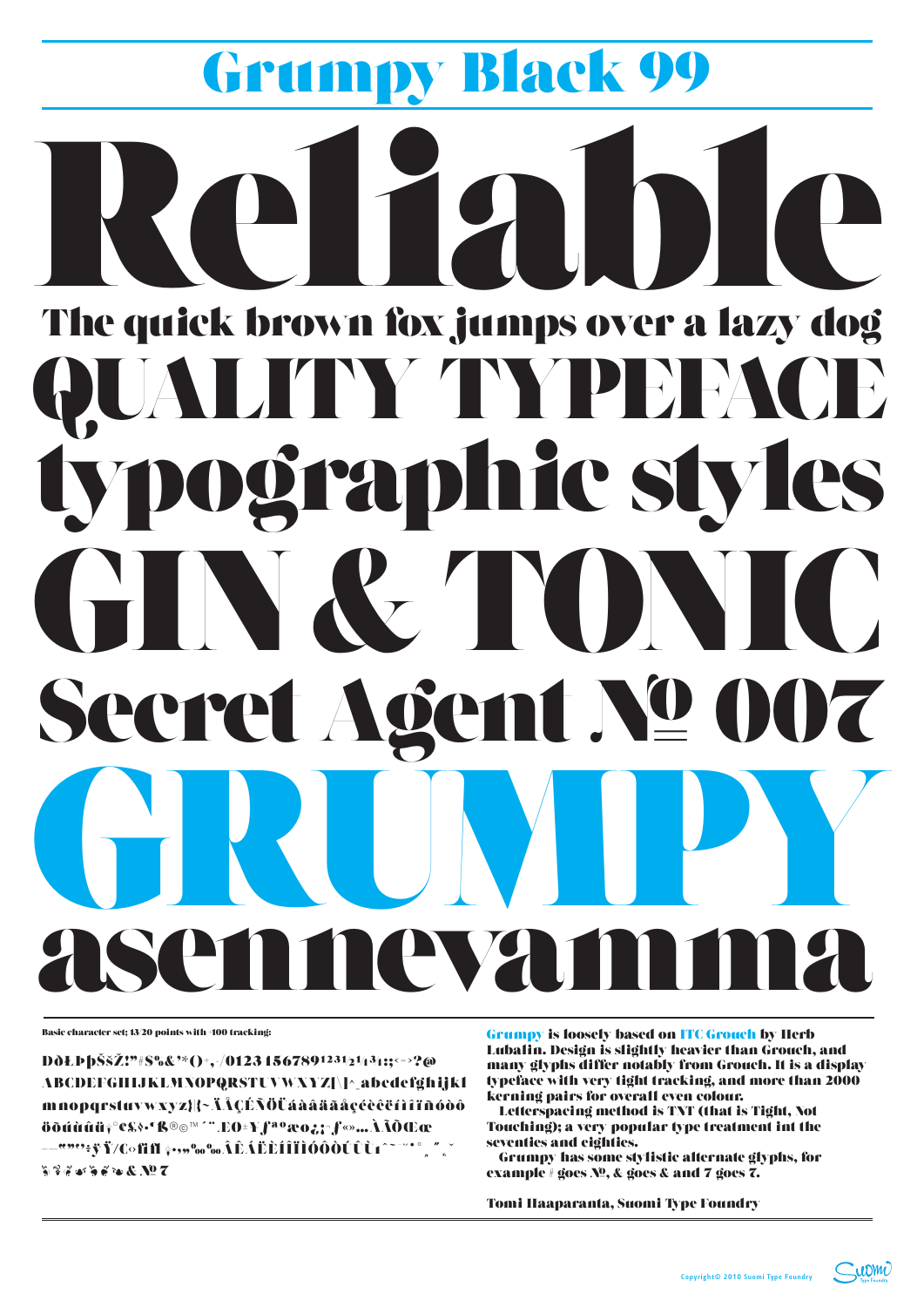### Grumpy Black 88 PITA The quick brown fox jumps over a lazy dog TYTYPE) PACE typographic styles GIN&TYMIC Secret Agent Nº 007 **V**

Basic character set; 13/20 points with +100 tracking:

**DOLDDSSZ!"#\$%&'\*()+,-/01234567891231/21/43/4:;<=>?@** ABCDEFGHIJKLMNOPQRSTUVWXYZ[\]^ abcdefghijkl mnopqrstuvwxyz{|}~ÄÅÇÉÑÖÜáàâäãåçéèêëíìîïñóòô öõúùûü†°¢£\$•¶B®©™´¨ÆØ±¥fªºæø¿;¬f«»…ÀÃÕŒœ  $\S$   $\S$   $\S$   $\S$   $\bullet$   $\S$   $\S$   $\S$   $\bullet$   $\&$   $N$   $\hbox{2}$   $\hbox{7}$ 

**Grumpy is loosely based on ITC Grouch by Herb** Lubalin. Design is slightly heavier than Grouch, and many glyphs differ notably from Grouch. It is a display typeface with very tight tracking, and more than 2000 kerning pairs for overall even colour. Letterspacing method is TNT (that is Tight, Not Touching); a very popular type treatment int the seventies and eighties. Grumpy has some stylistic alternate glyphs, for example  $#$  goes  $N<sup>0</sup>$ , & goes & and 7 goes 7.

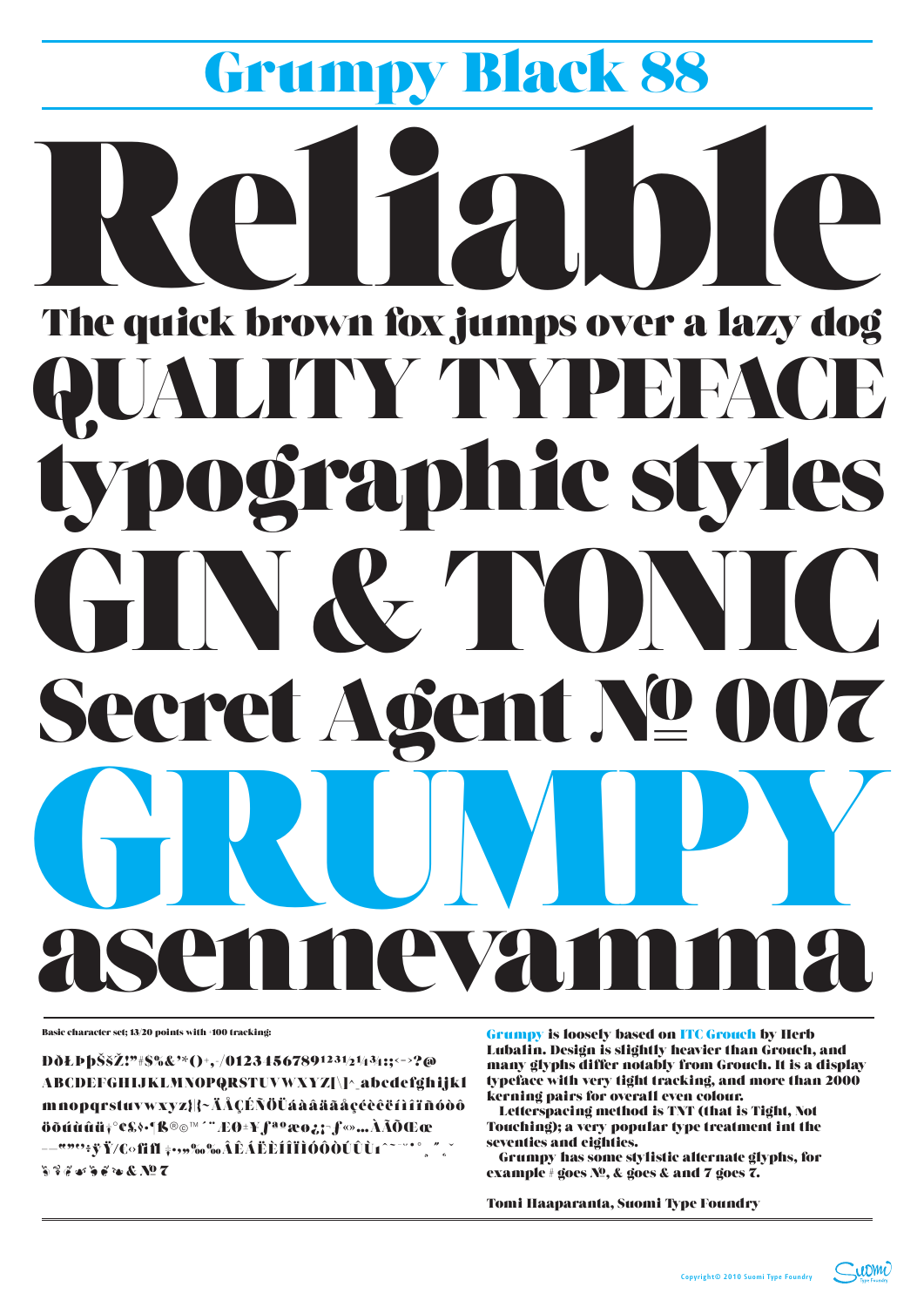### Grumpy Black 2 PIZA The quick brown fox jumps over a lazy dog TYTYPE ACE  $\Box$ typographic styles GIN&TONIC Secret Agent Nº 007 VI

Basic character set; 13/20 points with +100 tracking:

**DŎŁÞ**þŠšŽ!"#\$%&'\*()+,-/01234567891231/21/43/4:;<=>?@ ABCDEFGHIJKLMNOPQRSTUVWXYZ[\]^ abcdefghijkl mnopqrstuvwxyz{|}~ÄÅÇÉÑÖÜáàâäãåçéèêëíìîïñóòô öõúùûü†°¢£\$•¶B®©™´¨ÆØ±¥fªºæø¿;¬f«»…ÀÃÕŒœ  $\S$   $\S$   $\S$   $\S$   $\bullet$   $\S$   $\S$   $\S$   $\bullet$   $\&$   $N$   $\hbox{2}$   $\hbox{7}$ 

**Grumpy is loosely based on ITC Grouch by Herb** Lubalin, Design is slightly heavier than Grouch, and many glyphs differ notably from Grouch. It is a display typeface with very tight tracking, and more than 2000 kerning pairs for overall even colour. Letterspacing method is TNT (that is Tight, Not Touching); a very popular type treatment int the seventies and eighties. Grumpy has some stylistic alternate glyphs, for example  $#$  goes  $N<sup>0</sup>$ , & goes & and 7 goes 7.

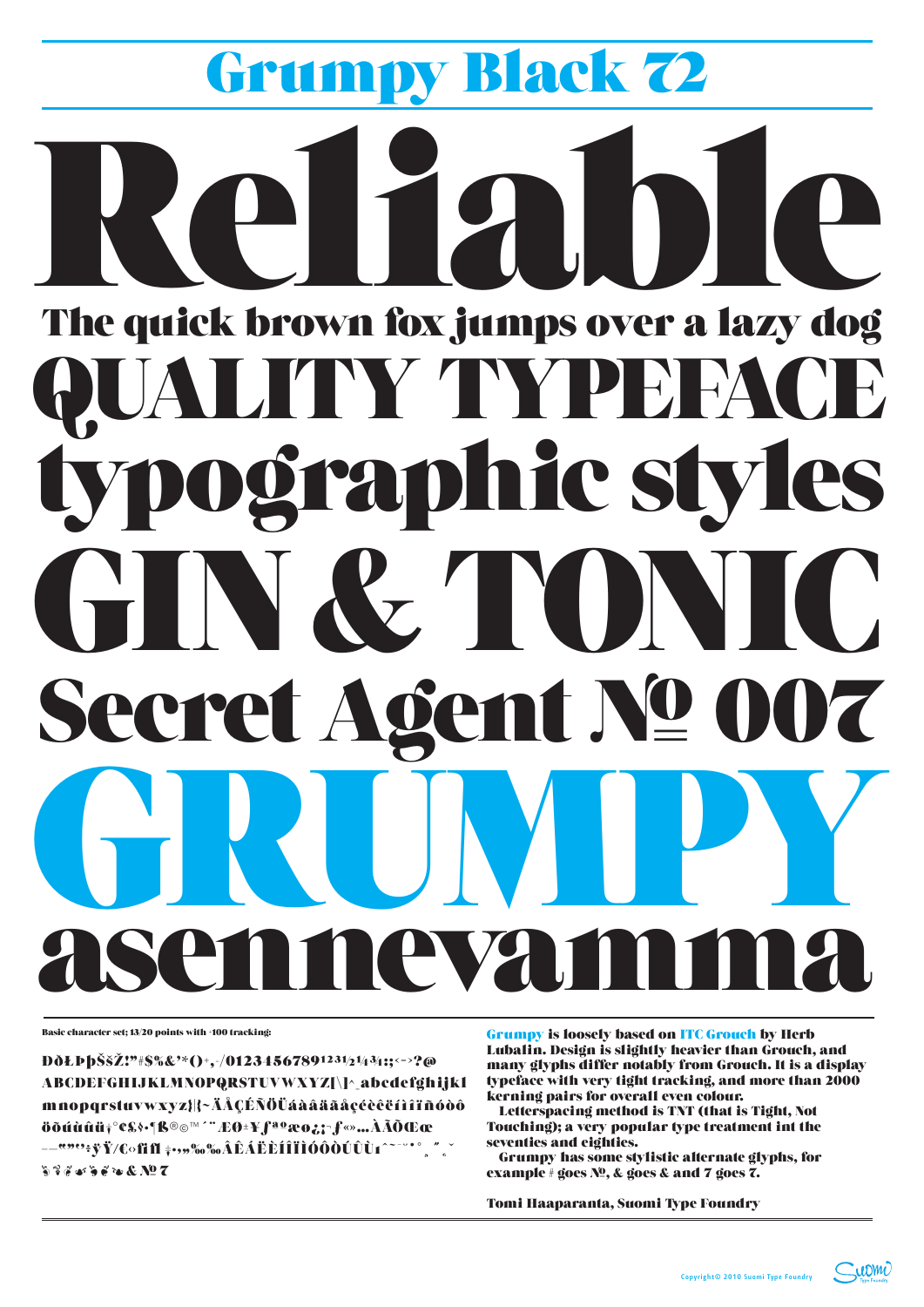# Grumpy Black 48 The quick brown fox jumps over a lazy dog UALITY TYPEFACE typographic styles GIN&TONIC Secret Agent Nº 007 T J M

Basic character set; 13/20 points with +100 tracking:

**DOLPbSSZ!"#\$%&'\*()+,-/01234567891231/21/43/4:;<->?@** ABCDEFGHIJKLMNOPORSTUVWXYZI\]^ abcdefghijkl mnopqrstuvwxyz{|}~ÄÅÇÉÑÖÜáàâäãåçéèêëíìîïñóòô öõúùûü†°¢£\$•¶ß®©™´¨ÆØ±¥∫ªºæø¿;¬f«»…ÀÃÕŒœ  $\S$   $\S$   $\S$   $\S$   $\bullet$   $\S$   $\S$   $\S$   $\bullet$   $\&$   $N$   $\subseteq$   $\mathbb{Z}$ 

**Grumpy is loosely based on ITC Grouch by Herb** Lubalin. Design is slightly heavier than Grouch, and many glyphs differ notably from Grouch. It is a display typeface with very tight tracking, and more than 2000 kerning pairs for overall even colour. Letterspacing method is TNT (that is Tight, Not Touching); a very popular type treatment int the seventies and eighties. Grumpy has some stylistic alternate glyphs, for example  $#$  goes  $N<sup>0</sup>$ , & goes & and 7 goes 7.

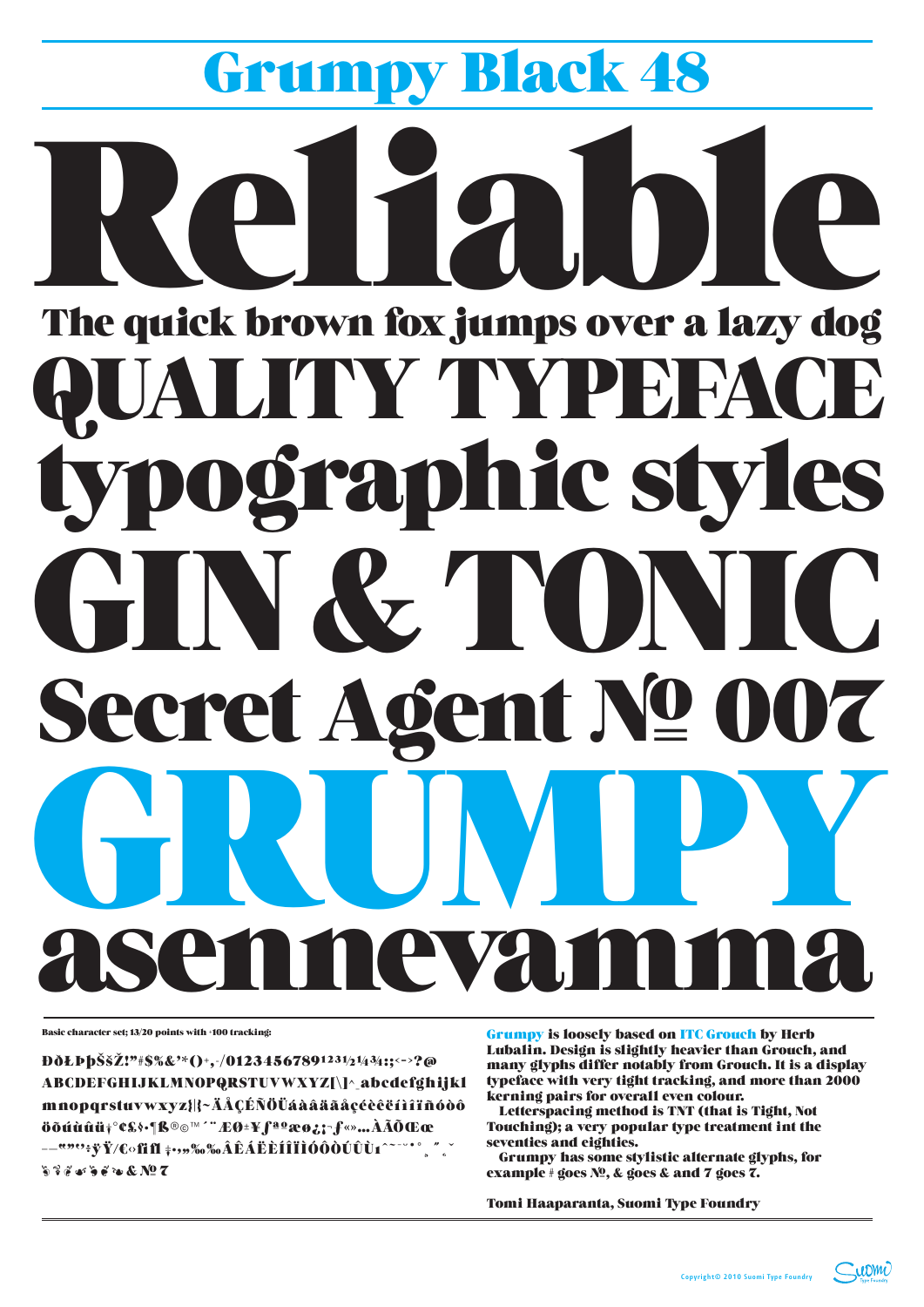# Grumpy Black 36 el 12 The quick brown fox jumps over a lazy dog QUALITY TYPEFACE typographic styles GIN & TONIC Secret Agent Nº 007 RUMI e ya

Basic character set; 13/20 points with +100 tracking:

**D**ðŁÞþŠšŽ!"#\$%&'\*()+,-/01234567891231/2143/4:;<=>?@ ABCDEFGHIJKLMNOPORSTUVWXYZI\]^ abcdefghijkl mnopqrstuvwxyz{|}~ÄÅÇÉÑÖÜáàâäãåçéèêëíìîïñóòô öõúùûü†°¢£§•¶ß®©™´"ÆØ±¥∫ªºæø¿;¬f«»…ÀÃÕŒœ  $\S$   $\S$   $\S$   $\mathcal C$   $\simeq$   $\S$   $\S$   $\simeq$   $\&$   $\mathbf M$  $\simeq$   $\mathbf Z$ 

**Grumpy is loosely based on ITC Grouch by Herb** Lubalin. Design is slightly heavier than Grouch, and many glyphs differ notably from Grouch. It is a display typeface with very tight tracking, and more than 2000 kerning pairs for overall even colour. Letterspacing method is TNT (that is Tight, Not Touching); a very popular type treatment int the seventies and eighties. Grumpy has some stylistic alternate glyphs, for example # goes  $N_2$ , & goes & and 7 goes 7.